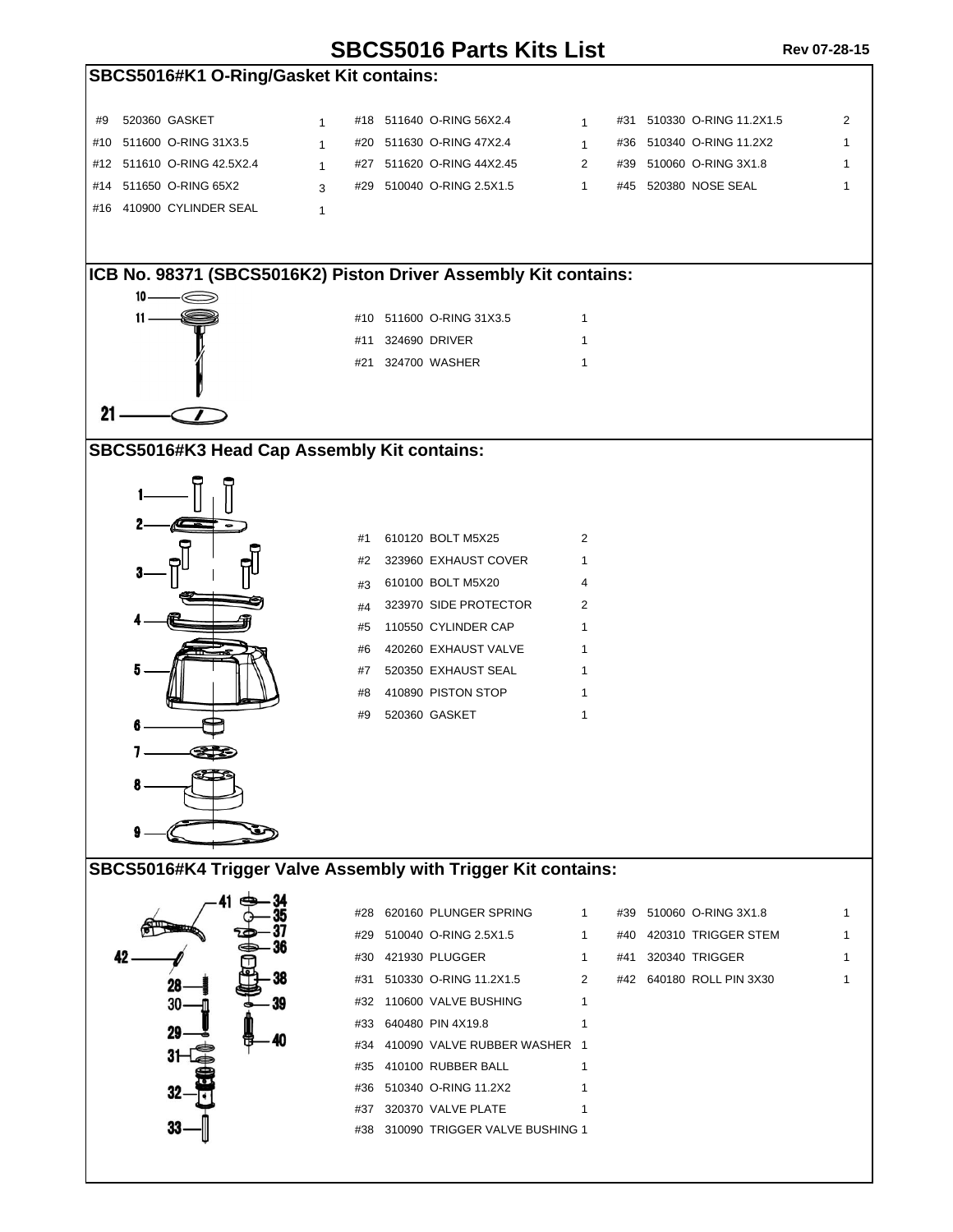## **ICB No. 98374 (SBCS5016K5) Magazine Assembly Kit contains:**



|                  | #53 610320 NUT M5                        | 1 |
|------------------|------------------------------------------|---|
|                  | #56 310970 MAGAZINE                      | 1 |
|                  | #57 324710 NAIL FEEDER                   | 1 |
|                  | #58 421920 ROLL SPRING BUSHING           | 1 |
|                  | #59 621430 ROLL SPING                    | 1 |
|                  | #60 610770 BOLT M4X16                    | 1 |
|                  | #61 324030 STRAIGHT PIN A                | 1 |
|                  | #62 420170 PIN CAP A                     | 1 |
|                  | #63 621440 STRAIGHT PIN CAP (B) SPRING 1 |   |
|                  | #64 324720 STRAIGHT PIN B                | 1 |
|                  | #65 420160 PIN CAP B                     | 1 |
| #66 324300 NUT   |                                          | 1 |
|                  | #67 310880 COVER A                       | 1 |
|                  | #68 640460 ROLL PIN 2X40                 | 1 |
|                  | #70 610060 BOLT M5X10                    | 2 |
|                  | #74 324820 HANDLE ARM                    | 1 |
|                  | #75 610090 BOLT M5X18                    | 1 |
| #76 324310 NUT   |                                          | 1 |
|                  | #77 324070 WASHER                        | 1 |
|                  | #78 310840 COVER B                       | 1 |
|                  | #79 324080 SPRING                        | 1 |
|                  | #80 324090 STOP LEVER                    | 1 |
| #81 324110 RIVET |                                          | 4 |
|                  | #82 324100 FIXED COVER                   | 1 |
|                  | #83 640020 ROLL PIN 2.5X10               | 1 |

**ICB No. 98375 (SBCS5016K6) Guide Body Assembly Kit contains:**



|  | #42 640180 ROLL PIN 3X30     |   |
|--|------------------------------|---|
|  | #45 520380 NOSE SEAL         |   |
|  | #46 211470 NOSE SEAL         | 1 |
|  | #47 610080 BOLT M5X16        | 6 |
|  | #69 211180 NOSE COVER A      | 1 |
|  | #70 610060 BOLTM5X10         | 2 |
|  |                              | 1 |
|  | #72 640430 ROLL PIN 4X16     | 1 |
|  | #75 610090 BOITM5X18         | 1 |
|  | #77 324070 WASHER            | 1 |
|  | #84 421940 DUST COVER        | 1 |
|  | #85 324120 DUST COVER WASHER | 1 |
|  |                              |   |